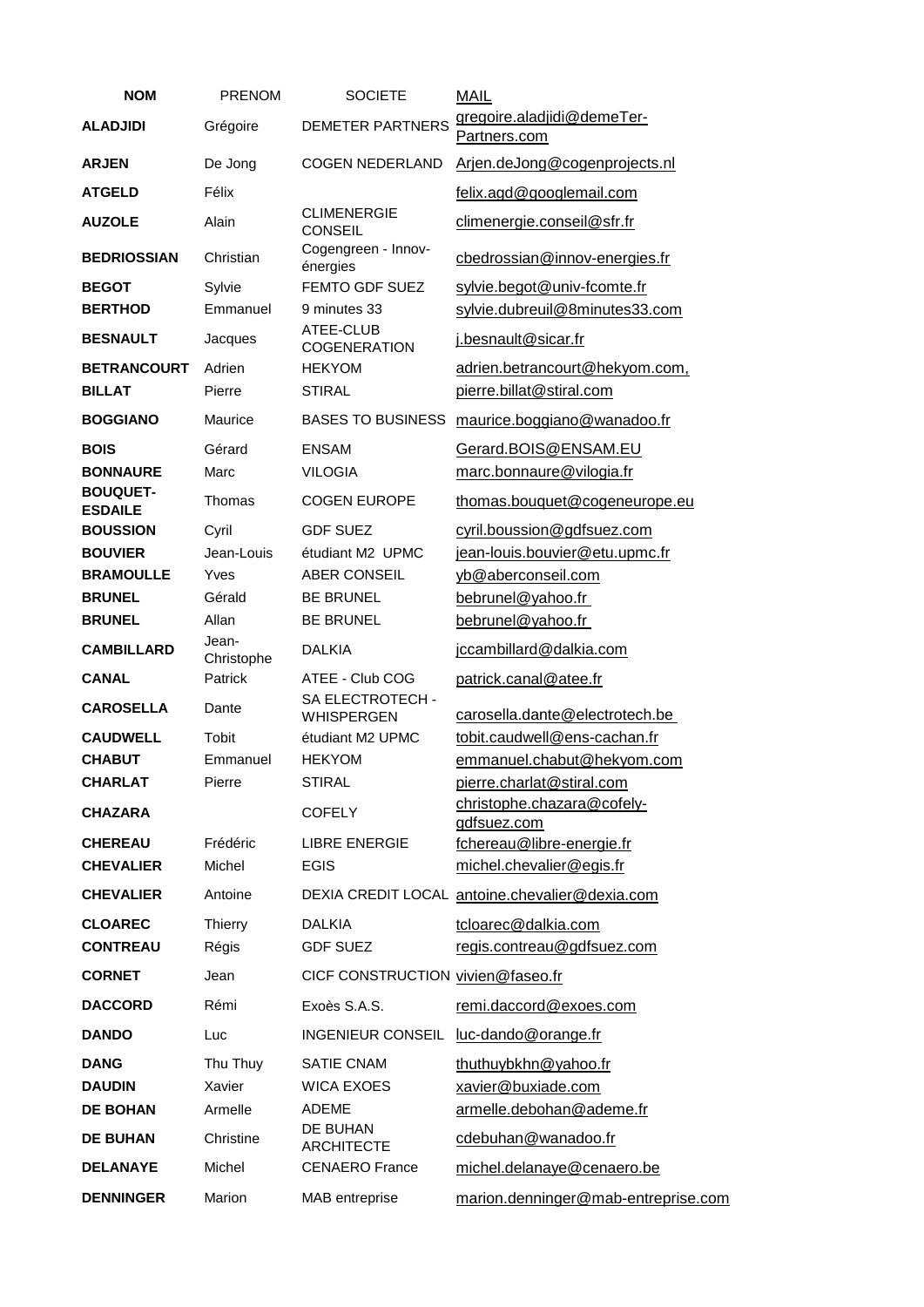| <b>DESRENTES</b>                | Arnaud             | Exoès S.A.S.                         | arnaud.desrentes@exoes.com                               |
|---------------------------------|--------------------|--------------------------------------|----------------------------------------------------------|
| <b>DINY</b>                     | Mouad              | <b>PSA PEUGEOT</b><br><b>CITROEN</b> | mouad.diny@mpsa.com                                      |
| <b>DJETEL</b>                   | Steve              | FEMTO-ST CNRS                        | steve.djetel@femto-st.fr                                 |
| <b>DONG</b>                     | Yuxiang            | <b>RENAULT</b>                       | yuxiang.dong@renault.com                                 |
| <b>DRIOUICH</b>                 | Kalid              | <b>GRDF</b>                          | khalid.driouich@grdf.fr                                  |
| <b>DUBOIS</b>                   | Antoine            | <b>ETUDIANT ESCE</b>                 | antoine.dubois@esce.fr                                   |
| <b>EL ARCHI</b>                 | Samya              | étudiant M2 UPMC                     | samya.el archi@etu.upmc.fr                               |
| <b>EL-BAKKALI</b>               | Amin               | <b>RENAULT</b>                       | amin.el-bakkali@renault.com                              |
| <b>FAURE</b>                    | Solenne            | <b>HOLISUD</b>                       | solenne_favre@holisud.fr                                 |
| <b>FEIDT</b>                    | Michel             |                                      | michel.feidt@ensem.inpl-nancy.fr                         |
| <b>FONT</b>                     | Raphaël            | <b>ThermPresse</b>                   | thermpresse@wanadoo.fr                                   |
| <b>FRANCOIS</b>                 | Maurice<br>Xavier  | <b>HEKYOM</b>                        | maurice.francois@hekyom.com                              |
| <b>FRANCOIS</b>                 | Pierre             | <b>SATIE CNAM</b>                    | Pierre.francois@cnam.fr                                  |
| <b>FREYCENON</b>                | Eric               | ATEE - Club MDEE                     | eric.freycenon@atee.fr                                   |
| <b>FUCHUS</b>                   | Pierre             |                                      | pefuchs@free.fr                                          |
| <b>GANESSANE</b>                | Bala               |                                      | g.bala@voila.fr                                          |
| <b>GARNEIR</b>                  | <b>Bruno</b>       | <b>DeProfundis</b>                   | bruno.garnier@deprofundis.com                            |
| <b>GAY</b>                      | Charly             | <b>FEMTO ST</b>                      | charly.gay@univ-fcomte.fr                                |
| <b>GERLHINOVITZ</b>             | Jérémie            | <b>DALKIA</b>                        | jgerchinovitz@dalkia.com                                 |
| <b>GLAVATSKAYA</b>              | Yulia              | DREAM DELTA                          | yulia.glavatskaya@renault.com                            |
| <b>GORDILLO</b><br><b>GOMEZ</b> | <b>Ervin David</b> |                                      | edgordil@gmail.com                                       |
| <b>GOURNET</b>                  |                    | <b>DALKIA</b>                        | cgournet@dalkia.com                                      |
| <b>GROSU</b>                    | Lavina             | LP MGB                               | mgrosu@u-paris10.fr                                      |
| <b>GUESCHIR</b>                 | Maxime             | <b>BERTIN</b><br><b>TECHNOLOGIE</b>  | gueschir@bertin.fr                                       |
| <b>HANTZ</b>                    | Dominique          | <b>CETIAT</b>                        | dominique.hantz@cetiat.fr                                |
| <b>HODY</b>                     | Stéphane           | <b>GDF SUEZ - CRIGEN</b>             | stephane.hody@gdfsuez.com                                |
| <b>HOEFLER</b>                  | Jérôme             | DE DIETRICH<br><b>THERMIQUE</b>      | jerome.hoefler@dedietrichthermique.co<br>$\underline{m}$ |
| <b>HUBERT</b>                   |                    | Charles-Emile GDF SUEZ - CRIGEN      | charles-emile.hubert@gdfsuez.com                         |
| <b>ICHAY</b>                    | Jean-David         |                                      | DEXIA CREDIT LOCAL jean-david.ichay@dexia.com            |
| <b>JACQUET</b>                  | Luc                | LJC                                  | luc.jacquet@gmail.com                                    |
| <b>JACQUOT</b>                  | Laurent            | <b>RENAULT</b>                       | laurent.jacquot@renault.com                              |
| <b>KHEIRI</b>                   | Abdelhamid         | Lab. LEMTA - ESSTIN                  | abdelhamid.kheiri@esstin.uhp-nancy.fr                    |
| <b>LANZETTA</b>                 | François           | <b>FEMTO ST</b>                      | francois.lanzetta@univ-fcomte.fr                         |
| LE BEL                          | Laurent            | <b>BRGM</b>                          | l.lebel@brgm.fr                                          |
| <b>LE BOT</b>                   | Olivier            | étudiant M2 UPMC                     | olivier.le_bot@etu.upmc.fr                               |
| <b>LE LIEVRE</b>                | Armel              | PSA PEUGEOT<br><b>CITROEN</b>        | armel.lelievre@mpsa.com                                  |
| <b>LE MELLOT</b>                |                    | <b>VAILLANT GROUP</b>                | philippe.le-mellot@vaillantgroup.fr                      |
| <b>LEHAIRE</b>                  | Cédric             | <b>DALKIA</b>                        | clehaire@dalkia.com                                      |
| <b>LEMORT</b>                   | Vincent            | Université de Liège                  | vincent.lemort@ulg.ac.be                                 |
| <b>LEVACHER</b>                 | Laurent            | EDF - R&D, ECLEER                    | laurent.levacher@edf.fr                                  |
| <b>LIMA</b>                     | Alexandre          | Veolia                               | alexandre.lima@veolia.com                                |
| <b>LYES</b>                     | <b>Bourane</b>     | étudiant M2 UPMC                     | bourane.lyes@yahoo.fr                                    |
| <b>MAGNEUX</b>                  | Benoît             | <b>GDF SUEZ</b>                      | benoit.magneux@gdfsuez.com                               |